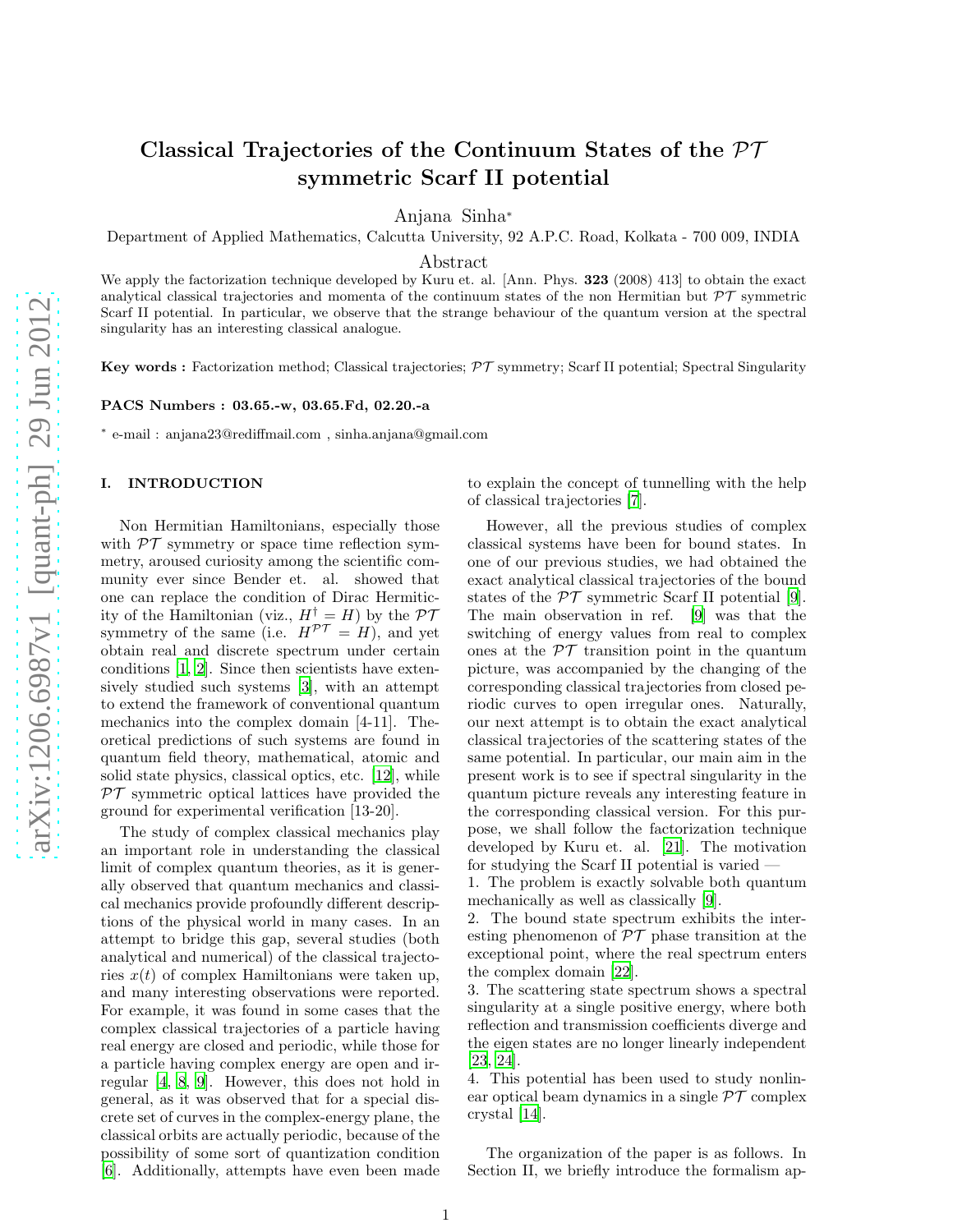plied in ref. [\[21\]](#page-6-9), and extend the same to the complex domain. We apply it to obtain the exact analytical classical trajectories for the classical analogue of the real (Hermitian) Scarf II potential in Section III, and for the  $\mathcal{PT}$  symmetric potential in Section IV. Section V is specially devoted to the classical picture at the spectral singularity. Finally, Section VI is kept for Conclusions and Discussions.

### II. FORMALISM

This section is primarily included to make the work self-contained. To briefly discuss the formalism applied in ref. [\[21\]](#page-6-9), we start with the one dimensional classical Hamiltonian (in units  $\hbar = 2m = 1$ 

$$
H(x,p) = p^2 + V(x) \tag{1}
$$

where  $V(x)$  denotes the potential, and x and p are the canonical coordinates of position and momentum, respectively, with their Poisson bracket  $\{x, p\} = 1$ . Hence, the classical particle obeys the equations of motions as given by the Hamilton's equations

$$
\dot{x} = \frac{\partial H}{\partial p} = 2p \qquad , \qquad \dot{p} = -\frac{\partial H}{\partial x} = -V'(x) \tag{2}
$$

so that  $\ddot{x} = 2\dot{p} = 2V'(x)$  which on integration gives the velocity of the particle as

$$
v = \frac{dx}{dt} = \pm 2\sqrt{E - V(x)}\tag{3}
$$

E being its energy. While extending the formalism to the complex domain, the particle is expected to lie in the complex plain, so that the path  $x(t)$  it traces out, as well as its velocity  $v(t)$ , may take complex values. The initial conditions determine the initial velocity of the particle, and any point in the complex plane may be taken as an initial starting point [\[5\]](#page-6-14).

Following the factorization technique of ref. [\[21\]](#page-6-9), we assume a factorization of the Hamiltonian  $H$  in the form

<span id="page-1-0"></span>
$$
H = A^+A^- + \gamma(H) \tag{4}
$$

In usual quantum mechanical factorizations,  $\gamma$  is the factorization constant, but in eq. [\(4\)](#page-1-0) above,  $\gamma(H)$  may depend on H. Furthermore,  $A^{\pm}$  are no longer complex conjugates.  $A^{\pm}$  are taken to be of the form

$$
A^{\pm} = \mp i f(x) p + \sqrt{H} g(x) + \varphi(x) + \phi(H) \quad (5)
$$

so that  $A^{\pm}$  and H are assumed to define a deformed algebra

$$
\{A^{\pm}, H\} = \pm i\alpha(H)A^{\pm} , \{A^{+}, A^{-}\} = -i\beta(H)A^{\pm}
$$
<sup>(6)</sup>

The unknown functions are determined by solving the following equations simultaneously

<span id="page-1-2"></span>
$$
f(x) = \frac{2}{\alpha(H)} \left[ \varphi'(x) + g'(x)\sqrt{H} \right] \tag{7}
$$

<span id="page-1-3"></span>
$$
f(x)V'(x) - 2f'(x)[H - V(x)]
$$
  
=  $\alpha(H) \left\{ g(x)\sqrt{H} + \varphi(x) + \phi(H) \right\}$  (8)

<span id="page-1-4"></span>
$$
\beta = 2\sqrt{H} [f'(x)g(x) - f(x)g'(x)] \n- \frac{1}{\sqrt{H}} g(x) [2f'(x)V(x) + f(x)V'(x)] \n+ 4f'(x)\phi'(H) [H - V(x)] \n- 2f(x) [\varphi'(x) + \phi'(H)V'(x)]
$$
\n(9)

Now we construct two time dependent integrals of motion of the form

$$
Q^{\pm} = A^{\pm} e^{\mp i\alpha(H)t} \tag{10}
$$

so that the values of  $Q^{\pm}$  may be denoted by

$$
q^{\pm} = c(E)e^{\pm i\theta_0} \tag{11}
$$

where  $\theta_0$  is determined from initial conditions, and

$$
c(E) = |q^{\pm}| = \sqrt{E - \gamma(H)} \tag{12}
$$

For  $c(E)$  to be real, the expression within the square root sign must be positive. This condition gives the range of energy values for the classical particle. It is worth noting here that for bound and scattering states, the complex character of the factors  $A^{\pm}$  may change and the deformed algebra may also be different [\[21\]](#page-6-9).

#### III. CLASSICAL ANALOGUE OF THE REAL SCARF II POTENTIAL

This section is included to provide a direct comparison between the classical pictures of the corresponding Hermitian and  $\mathcal{PT}$  symmetric Scarf II potentials. For bound states (*i.e.*,  $E < 0$ ),  $A^{\pm}$  are defined as

<span id="page-1-1"></span>
$$
A^{\pm} = \mp i f(x) p + \sqrt{-H} g(x) + \varphi(x) + \phi(-H)
$$
 (13)

For unbounded motion  $(E > 0)$ , putting  $\sqrt{-E}$  =  $i\sqrt{\mid E \mid}$ , changes the algebra of the Poisson bracket to

$$
\{A^{\pm}, A_0\} = \pm i \frac{\alpha_0}{2} A^{\pm} , \{A^+, A^-\} = i \alpha_0 A_0
$$
 (14)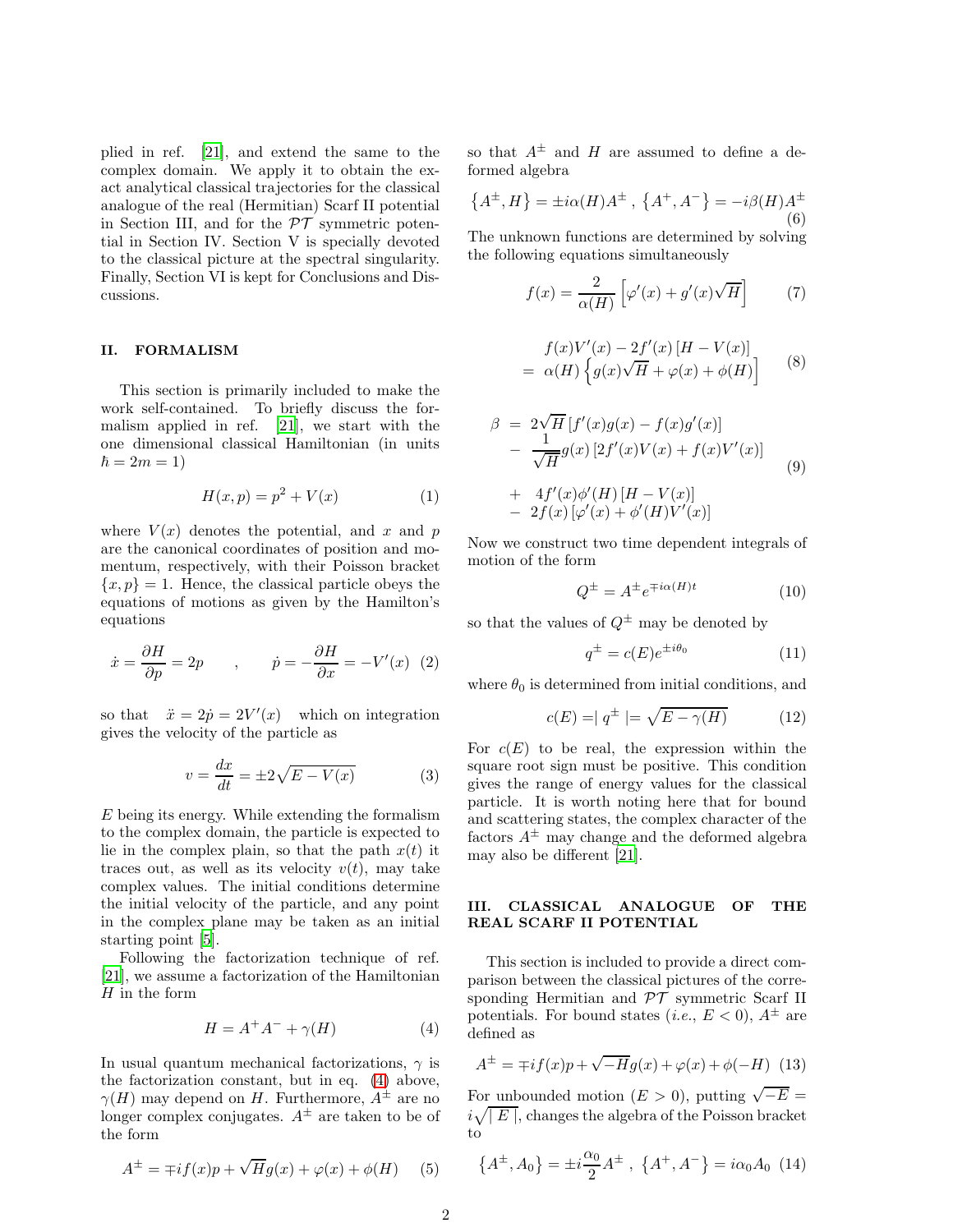where  $A_0 = -i\sqrt{H}$ . The final expression for  $V(x)$  should be of the form

<span id="page-2-0"></span>
$$
V(x) = \gamma_0 \text{ sech}^2 \frac{\alpha_0 x}{2} + 2\delta \text{ sech } \frac{\alpha_0 x}{2} \tanh \frac{\alpha_0 x}{2}
$$
(15)

We have intentionally considered the coefficient of sech<sup>2</sup>  $\frac{\alpha_0 x}{2}$ , viz.,  $\gamma_0$ , to be positive, since the quantum mechanical  $\mathcal{PT}$  symmetric version of eq. [\(15\)](#page-2-0) displays the interesting phenomenon of spectral singularity. We shall return to this point later, in Sections IV and V. Eq. [\(15\)](#page-2-0), demands that in the expression for  $A^{\pm}$  in [\(13\)](#page-1-1) we take the following forms of the functions  $g(x)$ ,  $\varphi(x)$ ,  $\phi(H)$ :

$$
g(x) \neq 0
$$
,  $\varphi(x) = 0$ ,  $\phi(H) = -i \frac{\delta}{\sqrt{H}}$  (16)

Solving equations [\(7\)](#page-1-2), [\(8\)](#page-1-3) and [\(9\)](#page-1-4) simultaneously, one of the possible options could be

$$
g(x) = \sinh \frac{\alpha_0 x}{2}, \ f(x) = \cosh \frac{\alpha_0 x}{2} \qquad (17)
$$

with

$$
\alpha(H) = i\alpha_0 \sqrt{H} \tag{18}
$$

Putting

$$
\gamma(H) = \gamma_0 + \frac{\delta^2}{H} \tag{19}
$$

in eq. [\(4\)](#page-1-0), we obtain after some simplification, the Hermitian Scarf II potential

$$
H = p^2 + \gamma_0 \operatorname{sech}^2 \frac{\alpha_0 x}{2} + 2\delta \operatorname{sech} \frac{\alpha_0 x}{2} \tanh \frac{\alpha_0 x}{2}
$$

Hence

$$
c(E) = \sqrt{E - \gamma_0 - \frac{\delta^2}{E}} \tag{21}
$$

Since we are dealing with scattering states,  $E$  is always positive; therefore

$$
E > \frac{\sqrt{\gamma_0^2 + 4\delta^2} + \gamma_0}{2} \tag{22}
$$

The integrals of motion  $Q^{\pm}$ , are pure imaginary; so values of  $Q^{\pm}$  take the form

$$
q^{\pm} = \mp i \ c(E) \exp[\mp \theta_0]
$$
 (23)

Straightforward calculations give the classical trajectories and momenta for the classical analogue of the quantum mechanical Hermitian Scarf II model as

<span id="page-2-2"></span>
$$
x(t) = \frac{2}{\alpha_0} \sinh^{-1} \left\{ \frac{c(E)}{\sqrt{E}} \sinh \left( \theta_0 + \alpha_0 \sqrt{E} t \right) + \frac{\delta}{E} \right\}
$$
\n(24)

<span id="page-2-3"></span>
$$
p(t) = \frac{1}{\cosh \frac{\alpha_0 x}{2}} c(E) \cosh \left(\theta_0 + \alpha_0 \sqrt{E}t\right) (25)
$$

where  $\theta_0$  denotes the initial starting point.

In Fig. 1, we plot the Hermitian Scarf II potential as in eq. [\(15\)](#page-2-0), and in Fig. 2, we plot the phase space trajectories for this potential, for different positive energies. Parameter values used are  $\alpha_0 = 2, \delta = 2, \gamma_0 = 6$ . The plot shows that as the particle comes near the barrier, its classical momentum, and hence kinetic energy, decreases, as expected.



FIG. 1: Plot of  $V(x)$  against x for Real Scarf II pot.



FIG. 2: Plot of  $p(t)$  against  $x(t)$  for classical analogue of Real Scarf II potential

### IV. CLASSICAL ANALOGUE OF THE PT SYMMETRIC SCARF II POTENTIAL

For  $\mathcal{PT}$  symmetric Scarf II potential, we put  $\delta = i \delta_I,$  so that

<span id="page-2-1"></span>
$$
H = p2 + \gamma_0 \operatorname{sech}^{2} \frac{\alpha_0 x}{2} + i 2 \delta_I \operatorname{sech} \frac{\alpha_0 x}{2} \tanh \frac{\alpha_0 x}{2}
$$

For scattering states, this particular quantum mechanical model exhibits the interesting phenomenon of spectral singularity at a single positive energy  $E_s$ 

$$
E_s = \frac{1}{4} \left[ | 2\delta_I | - \left( \gamma_0 + \frac{1}{4} \right) \right] \tag{27}
$$

Spectral singularity (ss) is also known as zerowidth resonance, as both the transmission and reflection coefficients diverge at this particular energy. Thus these (ss) may be seen as positive energy discrete poles of transmission and reflection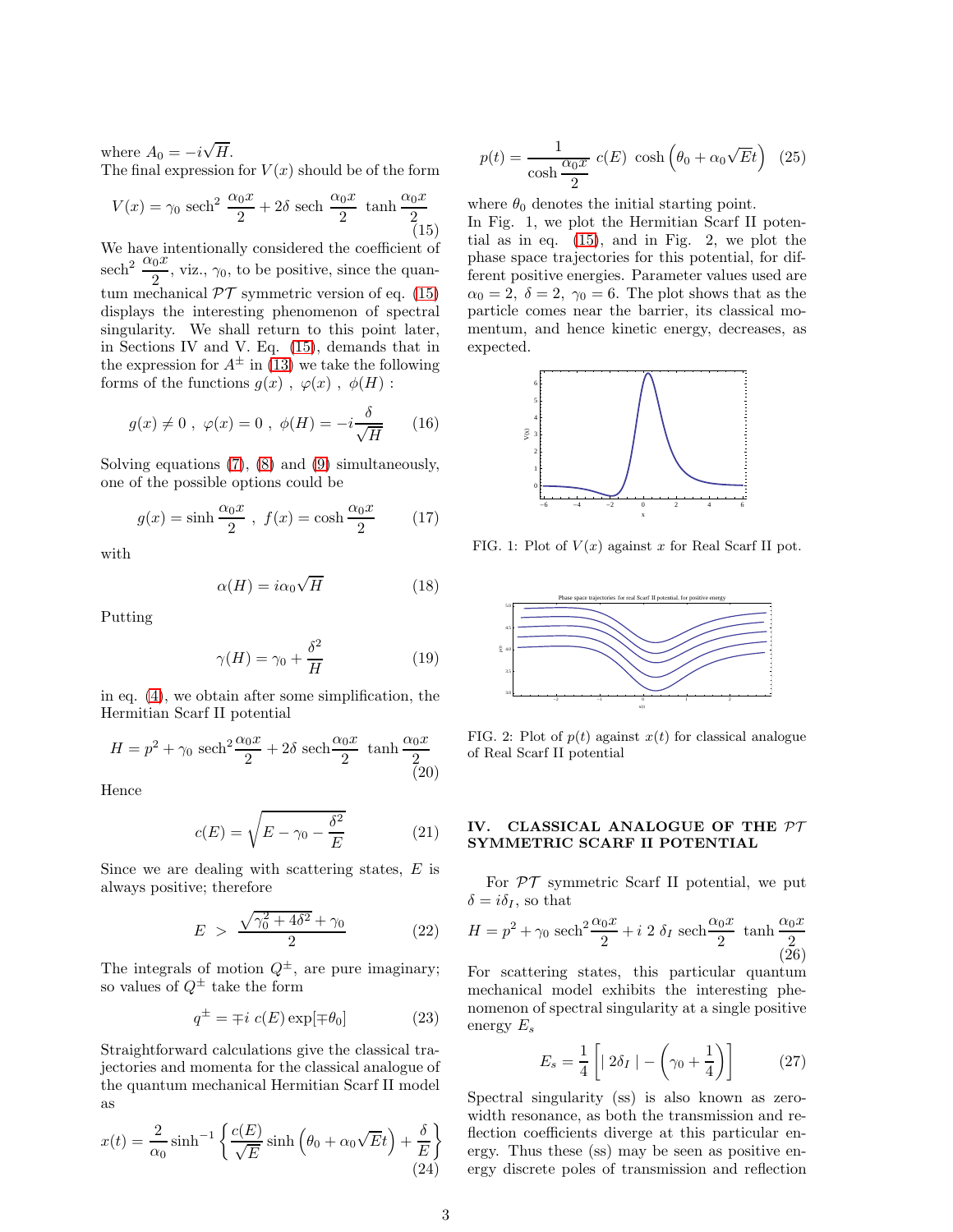coefficients. For the potential given above in eq. [\(26\)](#page-2-1), in the quantum picture, ss occurs when the parameters  $\gamma_0$  and  $\delta_I$  satisfy the following conditions [\[23,](#page-6-11) [24\]](#page-6-12)

$$
|2\delta_I| > \gamma_0 + \frac{\text{sign of } \delta_I}{4}
$$
  

$$
\gamma_0 + |2\delta_I| = 4n^2 + 4n + \frac{3}{4}, n = 0, 1, 2, \cdots
$$
 (28)

The main motivation of the present study is to see if this feature is manifested in the corresponding classical picture in any way.

For scattering states and hence positive energy, with

$$
c(E) = \sqrt{E - \gamma_0 + \frac{\delta_I^2}{E}}
$$
 (29)

the range of energy values is obtained as

<span id="page-3-0"></span>either 
$$
0 < E < \frac{\gamma_0 - \sqrt{\gamma_0^2 - 4\delta_I^2}}{2}
$$
 (30)

<span id="page-3-1"></span>or 
$$
E > \frac{\gamma_0 + \sqrt{\gamma_0^2 - 4\delta_I^2}}{2}
$$
 (31)

If the real part of the potential is greater than the imaginary part, i.e.,  $\gamma_0 > | 2\delta_I |$ , then energy is always real. But in the reverse case, i.e., when the imaginary part of the potential is greater the real part  $(\gamma_0 < | 2\delta_I |)$  then energy becomes complex, with a positive real part. The interesting point to note here is that even beyond the  $\mathcal{PT}$  threshold (or phase transition point), nonlinear states can still be found in the quantum version of the Scarf II potential, with real eigenvalues [\[14\]](#page-6-13).



FIG. 3: Plot of Re  $V(x)$  and Im  $V(x)$  against x for the  $\mathcal{PT}$  symmetric Scarf II potential

Proceeding in a straightforward way, we obtain expressions for the classical trajectories and momenta, similar to those in equations [\(24\)](#page-2-2) and [\(25\)](#page-2-3), with  $\delta = i\delta_I$ ,  $c(E) = Re \ c(E) + i Im \ c(E)$  $E = E_R + iE_I$ ,  $x(t) = Re \; x(t) + i \; Im \; x(t)$ 

 $p(t) = Re p(t) + i Im p(t)$ , etc. In Fig. 3, we plot the potential profile of the  $\mathcal{PT}$  symmetric Scarf II Hamiltonian, for parameter values  $\alpha_0 = 2$ ,  $\delta_I =$ 2,  $\gamma_0 = 6$ . In Figures 4, 5, 6 and 7, we plot a series of classical trajectories and momenta for this particular model, for both real and complex energy, taking the energy to lie within the permissible range, as given in equations [\(30\)](#page-3-0) and [\(31\)](#page-3-1).



FIG. 4: Plot of Re  $p(t)$  against Re  $x(t)$  for classical analogue of  $\mathcal{PT}$  symmetric Scarf II potential, for real energy, when  $\gamma_0$  > |  $2\delta_I$  |

Fig. 4 shows the real part of the phase space trajectories for the classical analogue of the  $\mathcal{PT}$  symmetric Scarf II potential, for same parameter values as in Fig. 3:  $\alpha_0 = 2$ ,  $\delta_I = 2$ ,  $\gamma_0 = 6$ . Analogous to the Hermitian case shown in Fig. 2, the particle slows down at the potential barrier. In both Fig. 2 and Fig. 4, the phase space curves are for different energies.



FIG. 5: Plot of Im  $x(t)$  against Re  $x(t)$  for classical analogue of  $\mathcal{PT}$  sym. Scarf II potential, for real energy

Figures 5 and 6 show the classical trajectories traced out by the particle, for real and complex energy respectively. The parameter values are  $\alpha_0 = 2, \delta_I = 2, \gamma_0 = 6 \ (\gamma_0 > | 2\delta_I |),$  for the former, and  $\alpha_0 = 2$ ,  $\delta_I = 2$ ,  $\gamma_0 = 3$  ( $\gamma_0 < |2\delta_I|$ ) for the latter. The curves in Fig. 6 show a definite distortion from those in Fig. 5. Evidentally, figures 5 and 6 have no counterpart in the classical analogue of the Hermitian Scarf II model. Similar to the bound state curves of ref. [\[9](#page-6-6)], the initial starting point determines the trajectory, for the same energy.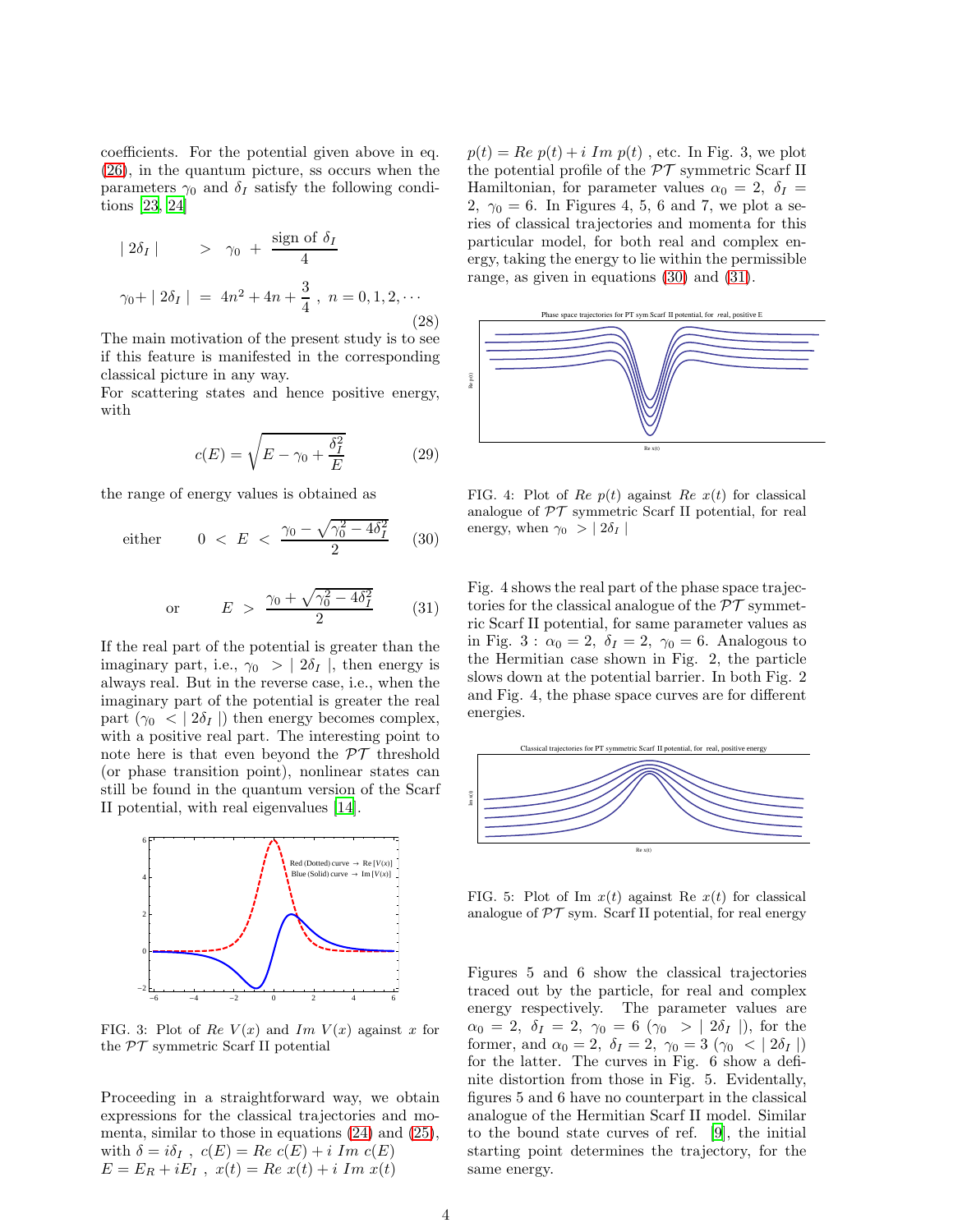

FIG. 6: Plot of Im  $x(t)$  against Re  $x(t)$  for classical analogue of  $\mathcal{PT}$  sym. Scarf II potential, for complex energy

# V. CLASSICAL PICTURE AT SPECTRAL SINGULARITY

It may be mentioned that spectral singularities (ss) are typical for complex scattering potentials, with no analogue in Hermitian systems. A spectral singularity of H occurs at a positive energy  $E_s =$  $k_s^2$  in the continuous spectrum of H where the Jost solutions  $\psi_{k\pm}(x)$ , satisfying  $\psi_{k\pm}(x) \rightarrow e^{\pm ikx}$  for  $x \to \pm \infty$ ,  $E = k^2$ , become linearly dependent and their Wronskian goes to zero [\[24\]](#page-6-12). Thus, physically, spectral singularities correspond to scattering states that behave like zero-width resonances. Spectral singularities may be seen as positive energy discrete poles of transmission and reflection coefficients. Physical realization of spectral singularities are possible in  $\mathcal{PT}$  symmetric optical waveguides. If the frequency  $\omega$  of the incoming wave in such a waveguide can be tuned to the frequency  $\omega_s$  of the spectral singularity, then the amplitude of the outgoing wave will be considerably enhanced as  $\omega \to \omega_s$ .

To study the phenomenon of spectral singularity in the classical framework, we plot the real part of the phase space trajectories for the  $\mathcal{PT}$  symmetric Scarf II potential, in Fig. 7, for different values of real energy, but when the real part of the potential is smaller than the imaginary part, i.e.,  $\gamma_0$  < |  $2\delta_I$  |. To be more precise, the plots are for parameter values  $\delta_I = 12$ ,  $\gamma_0 = 4$ ,  $\alpha_0 = 2$ , but for different positive energies. For this particular set of parameter values, it is observed that for low energies (as shown in the inset figures on below left), the classical particle is unable to overcome the barrier, and the phase space trajectories show a discontinuity near the potential barrier. As the energy increases the two disjoint curves come closer together, showing the inaccessible region for the classical particle decreases. Suddenly, as the energy reaches a specific value viz.,  $E_s$  (13.7 for this particular set of parameter values), the real part of the classical momentum at the potential barrier tends to diverge. Beyond this energy, the momentum decreases with increase in energy, finally reaching a constant value. As compared to the phase space trajectories in Fig. 4 ( $\gamma_0 > | 2\delta_I |$ ), these plots are inverted — the classical momentum decreases as the particle moves away from the potential barrier. We can identify this specific energy  $E_s$  as the energy at which classical spectral singularity takes place.

Thus the anomalous behaviour of a particle at the spectral singularity is found in both the quantum and classical pictures, though the manifestation is different in the two scenarios — while the reflection and transmission amplitudes blow up in the quantum picture, the real part of the momentum tends to diverge in the corresponding classical picture. This is the most important finding of the present study. Another point worth noticing here is that the condition for spectral singularity is slightly different in the quantum and classical pictures. While the quantum condition for ss is |  $2\delta_I$  | >  $\gamma_0 + \frac{1}{4}$  $\frac{1}{4}$ , the classical condition for the same turns out to be  $| 2\delta_I | > \gamma_0$ . This finding is similar to the condition for exceptional point in the two pictures [\[9\]](#page-6-6).

## VI. CONCLUSIONS

To conclude, we have studied the scattering states (having positive energy) of the classical analogue of an exactly solvable, non Hermitian quantum mechanical Hamiltonian, viz., the  $\mathcal{PT}$  symmetric Scarf II potential

$$
V(x) = \gamma_0 \operatorname{sech}^2 x - 2i\delta_I \operatorname{sech} x \, \tanh x
$$

by applying the factorization technique of ref. [\[21\]](#page-6-9). In particular, we have obtained the exact analytical classical trajectories of a particle subject to this potential, and moving about in the complex x plane. The main motivation behind this study was to see if the interesting phenomenon of spectral singularity exhibited in the quantum version at a particular energy (say  $E_s$ ), is manifested in the classical picture as well.

We plotted a series of curves, for different parameter values, for a clear picture of our findings. Figures 1 and 3 show the Hermitian and  $\mathcal{PT}$  symmetric Scarf II potentials, respectively. Fig. 2 gives the classical phase space trajectories for the former, while Fig. 4 gives the real part of the same for the latter. That the two figures resemble each other is proof of the fact that the complex  $\mathcal{PT}$ symmetric potential shares the classical features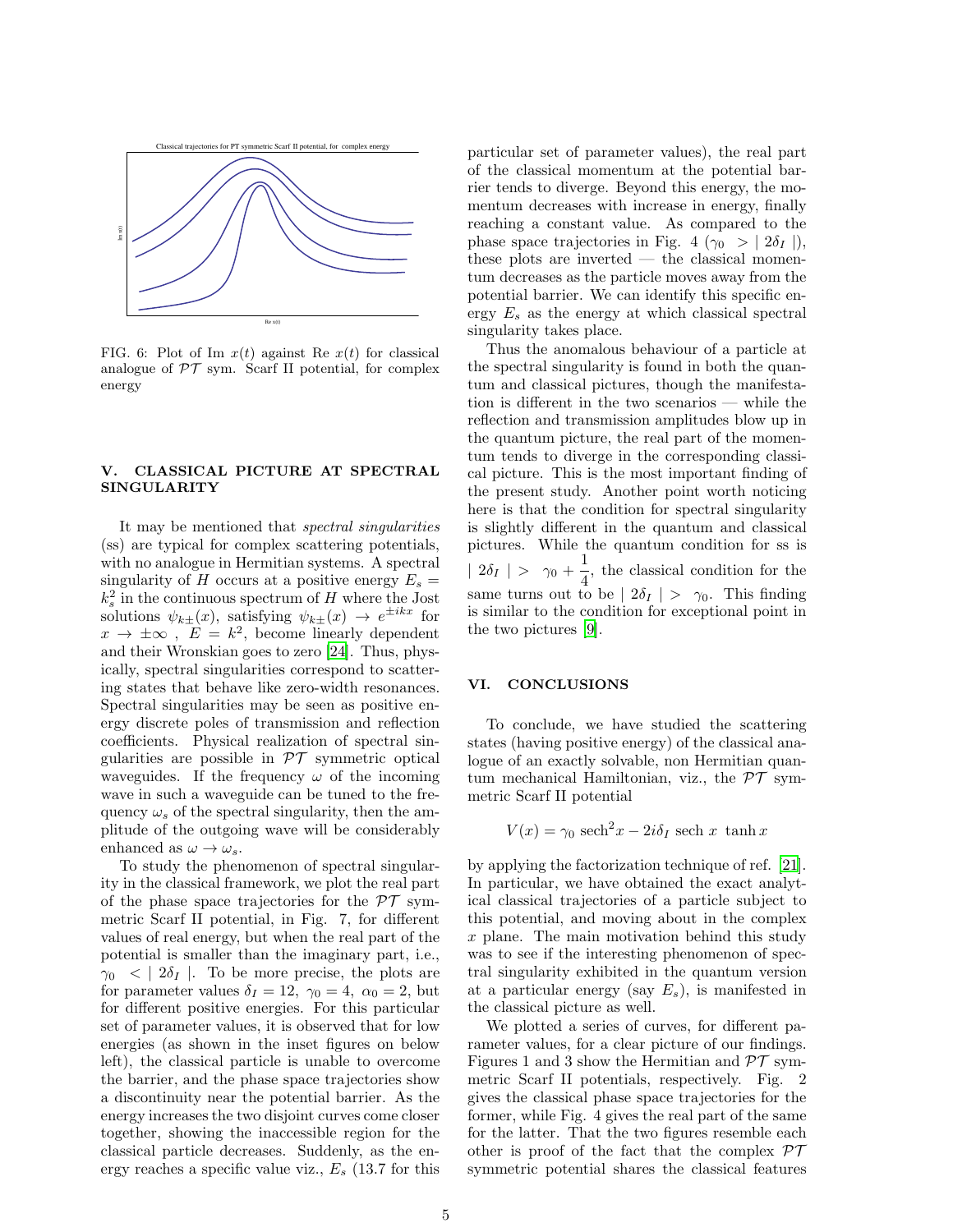

of the real (Hermitian) potential. Fig. 5 and Fig. 6 show the classical trajectories traced out by the particle  $(Im x(t))$  against  $Re x(t)$ , in the  $\mathcal{PT}$  symmetric potential, for real and complex energy, respectively. The point to be noted here is that none of the trajectories cross each other in any plot.

Fig. 7 shows in detail the strange behaviour of the classical particle at the spectral singularity, when the imaginary part of the potential is greater than the real part, but energy is real. So long as the energy of the classical particle is sufficiently low, in fact lower than  $E_s$ , it is unable to cross the barrier, and the phase space trajectories show a discontinuity near the potential barrier. All of a sudden, at the specific energy for spectral singularity  $E_s$ , the real part of the classical momentum tends to diverge as the particle reaches the barrier. Thereafter, the particle momentum at the barrier decreases with increasing energy, thus showing a peculiar behaviour.

To give more stress to the strange behaviour of the classical momentum near and at the spectral singularity (ss), and to see how one obtains the specific energy  $(E_s)$  at ss, we plot the real part of the classical momentum against energy, near the centre of the potential barrier, in Fig. 8, for the same set of parameter values as in Fig. 7 :  $\delta_I =$ 12,  $\gamma_0 = 4$ ,  $\alpha_0 = 2$ . For this particular set of parameter values, the spectral singularity is found to occur in the classical picture at  $E_s = 13.7$ . As the energy approaches  $E_s$ , the momentum rises sharply, then falls rapidly with increasing energy, finally attaining a constant value for large energy.



FIG. 7: Colour Online : Plot of Re  $p(t)$  against Re  $x(t)$ for classical analogue of  $\mathcal{PT}$  symmetric Scarf II potential, exhibiting spectral singularity at a single real energy  $E_s = 13.7$ , when  $\gamma_0 < | 2\delta_I |$ ; Inset curves are shown for a better understanding of this phenomenon — the 3 plots on below left are for  $E < E_s$  with the bottom most curve of least  $E$ , while the 3 on upper right are for  $E > E_s$  with the topmost curve of highest  $F$ 

FIG. 8: Plot of Re p against Energy for classical analogue of  $PT$  symmetric Scarf II potential, exhibiting spectral singularity at a single real energy  $E_s = 13.7$ , when  $\delta_I = 12, \ \gamma_0 = 4, \ \alpha_0 = 2, \text{ i.e., } \gamma_0 < | 2\delta_I |$ 

In our earlier work on bound states of the  $\mathcal{PT}$ symmetric Scarf II potential [\[9](#page-6-6)], we had observed that at the  $\mathcal{PT}$  transition point, also known as the exceptional point, when the energy spectrum